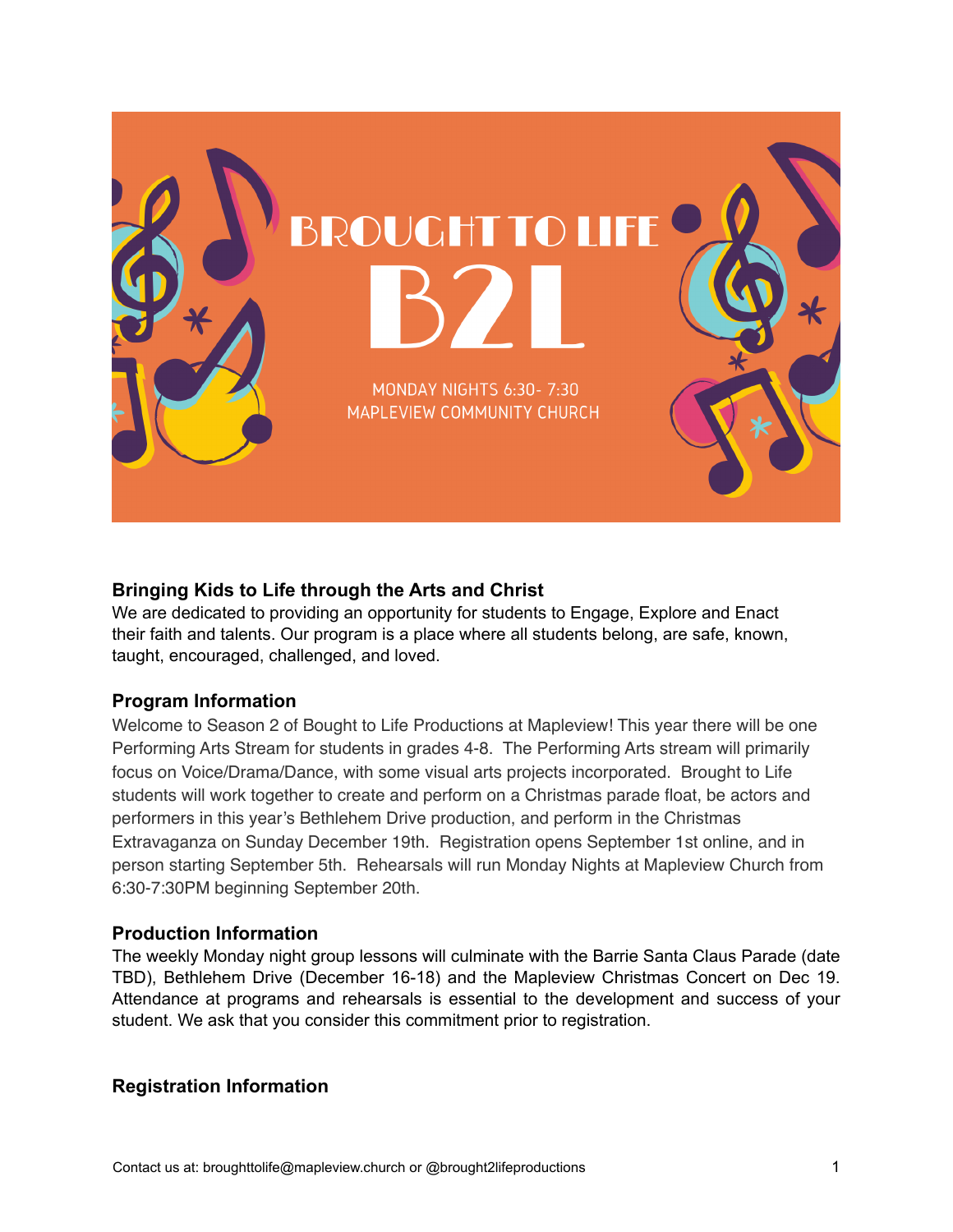Registration will be limited and space is available on a first-come, first-serve basis. Registrations can be done online starting Sept 1st. There will also be an in-person registration option at Mapleview Community Church on Sept 5th and 12th. Please bring the completed registration form which is included in this package.

# **Communication**

We value clear and open communication with every family each week. Email broughttolife@mapleview.church and we will respond as quickly as possible during regular business hours. Messages for staff can be left with the Host at the front desk and we will get back to you ASAP. Please take notice of communications or handouts which may be at the front desk for families.

Parents/Guardians of students Grades 4-8 are asked to sign their students in and out for each program night, rehearsal, or production. Sign In/Out sheets are available at the front desk with the Host. Parents are not allowed to enter student areas at any time. A Parent Lounge is available if you are waiting for your student.

Clear expectations and good discipline at Brought to Life Productions is extremely important to us. Without expectations being followed B2L cannot enable each and every child to Engage, Explore and Enact their faith and talents to their greatest potential. These expectations help ensure a safe, welcoming environment for everyone.

#### **Expectations of each student:**

- 1. Try your best at all times
- 2. Encourage one another
- 3. Be polite to each other
- 4. Demonstrate honesty in all situations
- 5. Participate, play and learn with courtesy, cooperation and kindness. Be respectful.
- 6. Be punctual

#### **Dress Code:**

Please come in comfortable clothing suitable to your Stream (dancing, playing, painting, etc). If boots are necessary, please bring running shoes to be worn on the stage.

#### **Personal Belongings:**

Cell phones are NOT to be used or seen during program and production times. Personal belongings should be left at home or in a backpack. Please label your student's water bottle. No other drink or food is allowed in program or production, unless approved by staff in advance.

#### **Lost and Found:**

All items found will be placed in the facilities lost and found box.

#### **Drop Off and Pick Up:**

All parents/guardians of students in grades 4-8 must come into the building to pick up their student - a signature is required. This is for safety reasons. Any students being transported by other families MUST provide consent on your registration forms.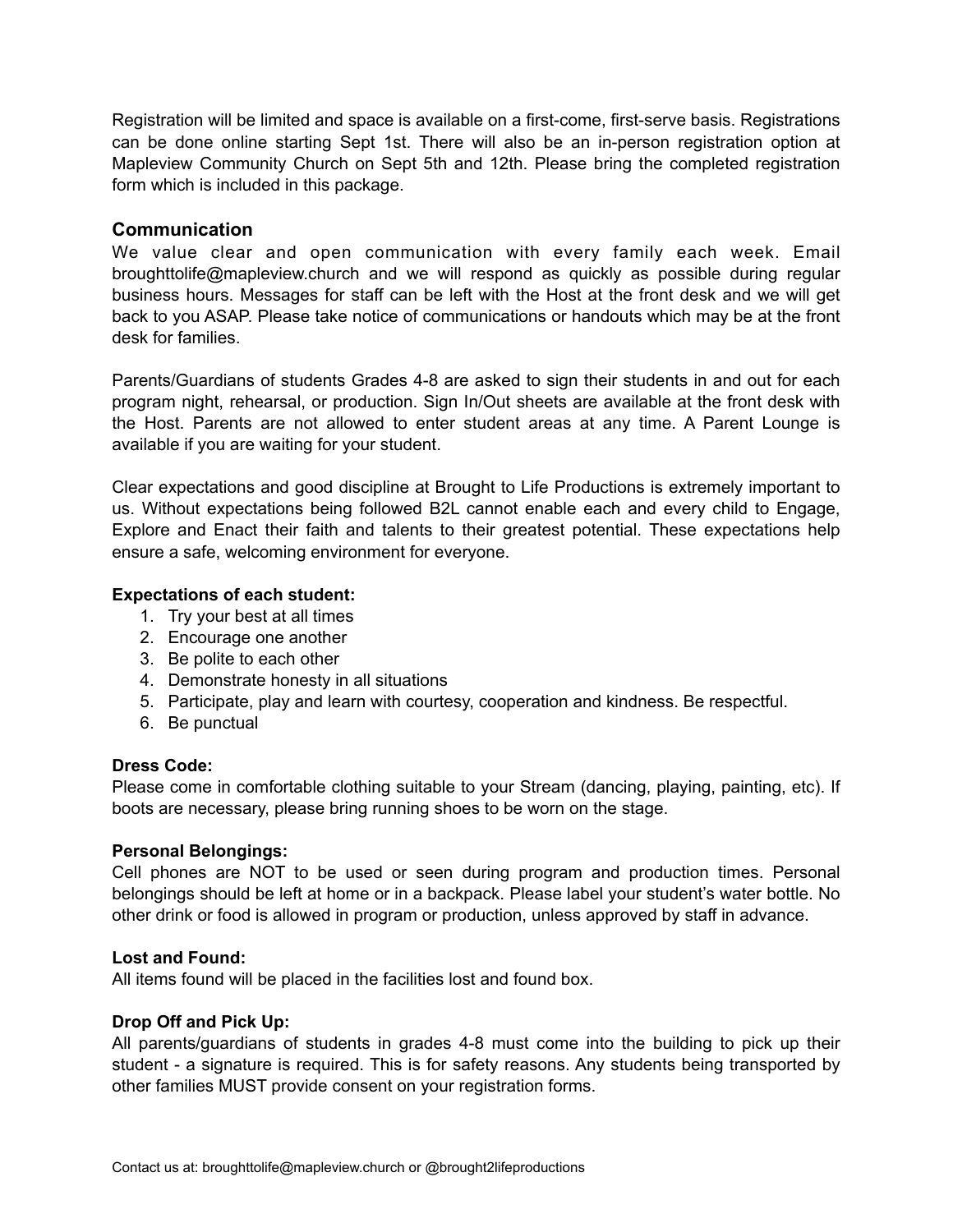### **Inappropriate or Unacceptable Behaviour includes, but is not limited to:**

- Disrespectful behaviour or language to staff or students
- Damaging the property of the church or students
- Leaving facility without permission
- Going to areas designated "off limits"
- Violence or fighting
- Threats or intimidation
- Racial slurs
- Any form of harassment (mental, physical, emotional, social, religious, or sexual)

# **Policies, Authorization & Release of Liability**

- I/We authorize the administration of any first aid treatment necessary, and in case of medical emergency, give permission to the Physician selected by the supervisors to hospitalize and secure proper treatment for my student named on this form. Every effort will be made to contact parents or guardians before such action.
- I/We acknowledge that it is my/our responsibility to take the necessary steps for insuring against personal injury, property damage, or any loss by my student or by self. I/We also acknowledge that I/we must assume total responsibility for ALL medical coverage, accidental insurance and personal injury, or any loss or damage. I/We will also pay for the cost to have my student sent home if he/she is unwilling to comply with the rules.
- For valuable consideration, the receipt of which is hereby acknowledged, the undersigned hereby releases and forever discharges Mapleview Community Church , its trustees, directors, corporation members, servants, agents, volunteers, and employees from any and all actions, causes or actions, claims and demands whatsoever whether existing as of this date or in the future.
- I/We agree to permit reasonable use of photos, videos, written materials, or other pictures of applicable student in promotion Mapleview Community Church and their activities and programs. A policy is in effect to protect personal information; images count as personal data under PIPEDA (Personal Information Protection and Electronic Documents Act). The policy applies to all images and audio content be it still photographs, film, or audio clips.
- A policy is in effect that communication is to be used solely for the dissemination of information by staff personnel. I/We agree to permit Mapleview Community Church staff to communicate with applicant student via telephone, email, or text. Further consent is required to allow volunteers to communicate with applicant student.
- Mapleview Community Church is collecting and retaining the personal information for the purpose of enrolling your student in our program, to develop and nurture ongoing relationships with you and your child, and to inform you of program updates and upcoming opportunities at our organization. This information will be maintained indefinitely as it is a requirement of our insurance company and legal counsel. If you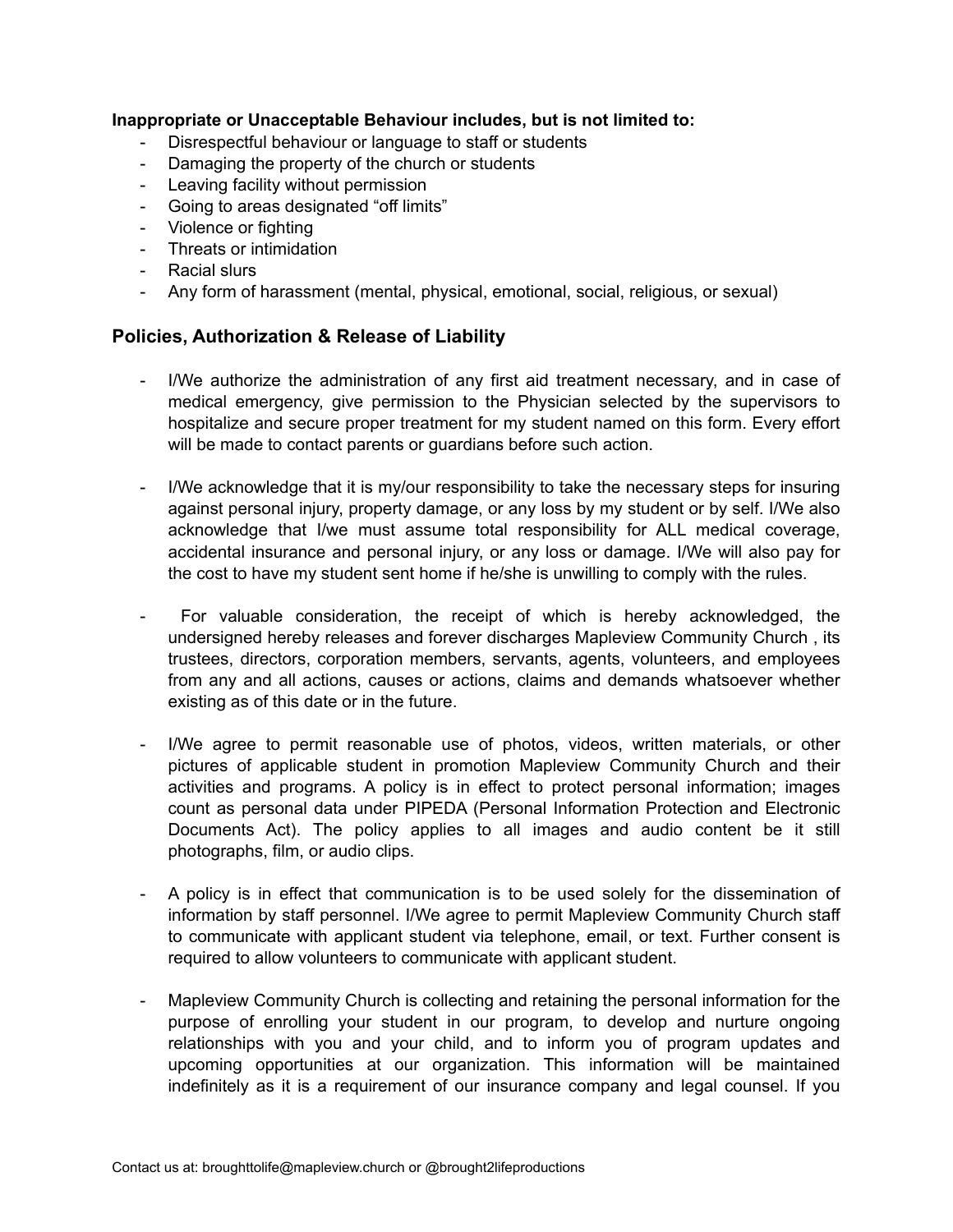wish Mapleview Community Church to limit the information collected, or to view your child's information, please contact us.

# **Please sign in agreement on the registration page.**

# **COVID-19 Waiver of Liability Assumption of the Risk and Waiver of Liability relating to COVID-19:**

The novel coronavirus, COVID-19, has been declared a worldwide pandemic by the World Health Organization. COVID-19 is extremely contagious and is believed to be mainly spread by in-person contact. As a result, federal, provincial, and local governments and provincial and state agencies recommend social distance measures, and have, in many locations prohibited the congregations of large groups of people. Brought to Life has put in place actions and preventative measures to reduce the spread of COVID-19; however, Brought to Life cannot guarantee those who enter the premises will not be infected with COVID-19. Attending in-person programs could increase risk of contracting COVID-19 for all in attendance. By signing this agreement, I acknowledge the contagious nature of COVID-19 and voluntary assume the risk that I and my child(ren) may be exposed or infected by COVID-19 by attending in-person programs at Brought to Life and that such exposure or infection may result in personal injury, illness, permanent disability and death. I understand that the risk of becoming exposed to or infected by COVID-19 at Brought to Life may result from the actions, omissions, or negligence of myself, my child(ren), and others, including but not limited to, Brought to Life teachers, volunteers, program participants and their families. I voluntarily agree to assume all of the foregoing risks and accept sole responsibility for any injury to myself and my child(ren) (including, but not limited to, personal injury, disability and death), illness, damage, loss, claim, liability or expense of any kind, that I may experience or incur in connection with Brought to Life or participation in any activities associated with Brought to Life. On my behalf, I hereby release, covenant not to sue, discharge and hold harmless, Brought to Life and Mapleview Community Church, its teachers, directors, and pastors, of and from the Claims, including all liabilities, claims, actions, damages, costs or expenses of any kind arising out of or relating thereto. I understand and agree that this release includes any Claims based on the actions, omissions, or negligence of Brought to Life, and its teachers, directors, agents or representatives, whether a COVID-19 infection occurs, before, during, or after participation in any program.

### **Please sign in agreement on the registration page.**

# **B2L Parent Involvement**

Thank you for trusting your students with our team. Weekly volunteers and production team members are screened and trained individuals with Brought to Life Productions, Mapleview Community Church. We thank you in advance for your appreciation of their time and commitment to our students.

### **Parents**

To ensure safety of B2L students, volunteers and staff, please be aware of the following policies:

- Parents, other adults, siblings are NOT allowed to enter student areas during program or rehearsals - unless authorized to do so with a staff person
- Parent, other adults, siblings are NOT allowed to enter dressing rooms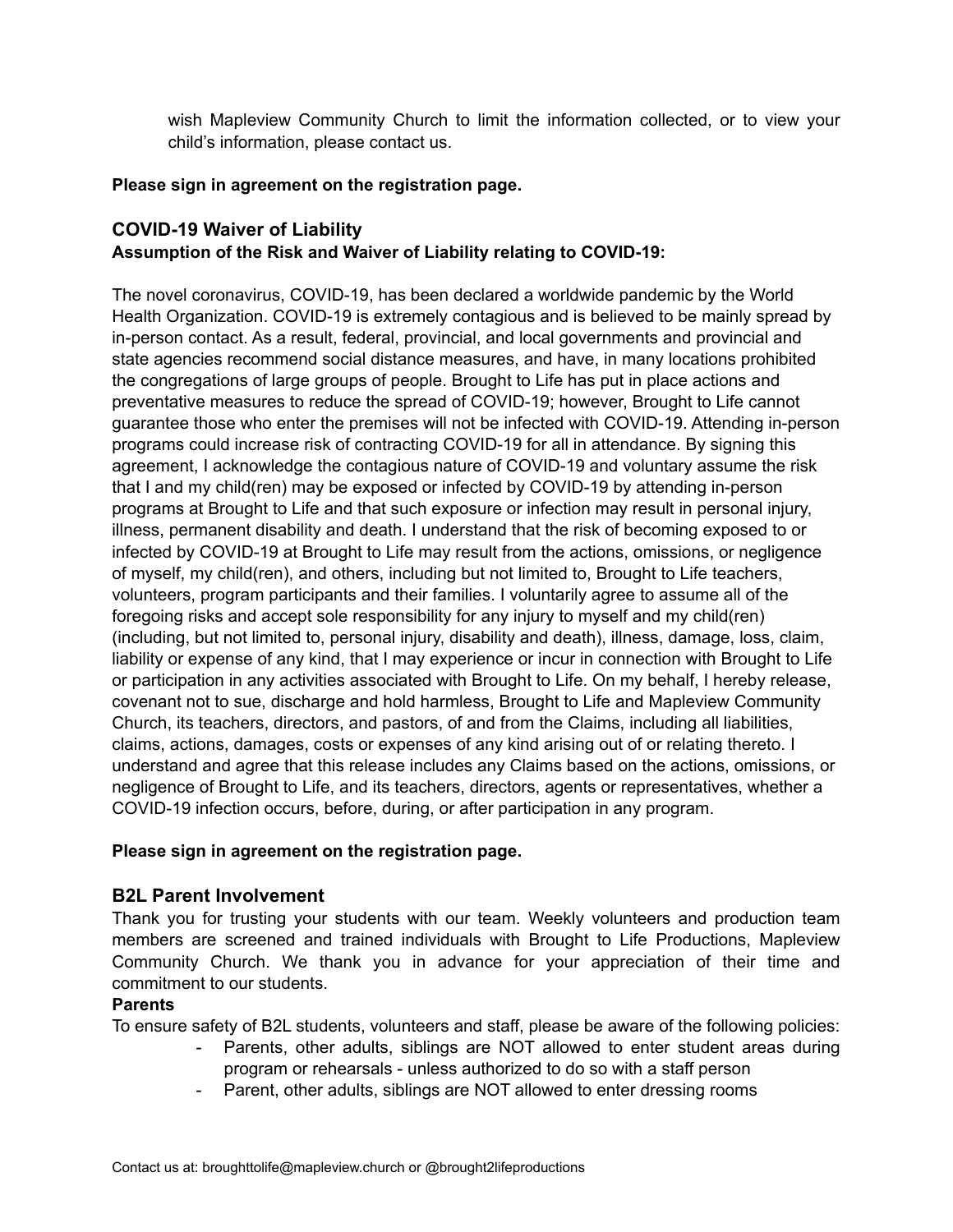- One adult from each household is asked to participate in ONE aspect of volunteering

# **Parent Volunteers**

We value your involvement in the capacity that you are able. Every family has its own schedules, challenges and seasons of busy times; we recognize this and trust that families will get involved where and when they can. There are some amazing people to meet!

We ask one adult from each family to consider being involved in ONE role prior, or during production season to help support the work of B2L Productions.

We invite you, our B2L parents and families, to share your unique and wonderful talents throughout the year! Each year we are encouraged by the number of individuals who become involved and share life together through this exciting season.

Areas you might consider being involved in are:

- Event set up
- Decorating
- Sets, props or costume assistance Oct and Nov (painting, sewing, gluing, or cutting)
- Hair or make-up prior to dress rehearsals or shows
- Tear downs and resetting of stage (during production week)
- Strike and clean (following the last show for 1-2 hours)

As event volunteers, please be aware of the following policies:

- B2L event volunteers are NOT allowed to enter student areas during the program or performances - unless authorized to do so with a staff person
- B2L event volunteers are NOT allowed to enter student dressing rooms

**Please sign in agreement on the registration page.**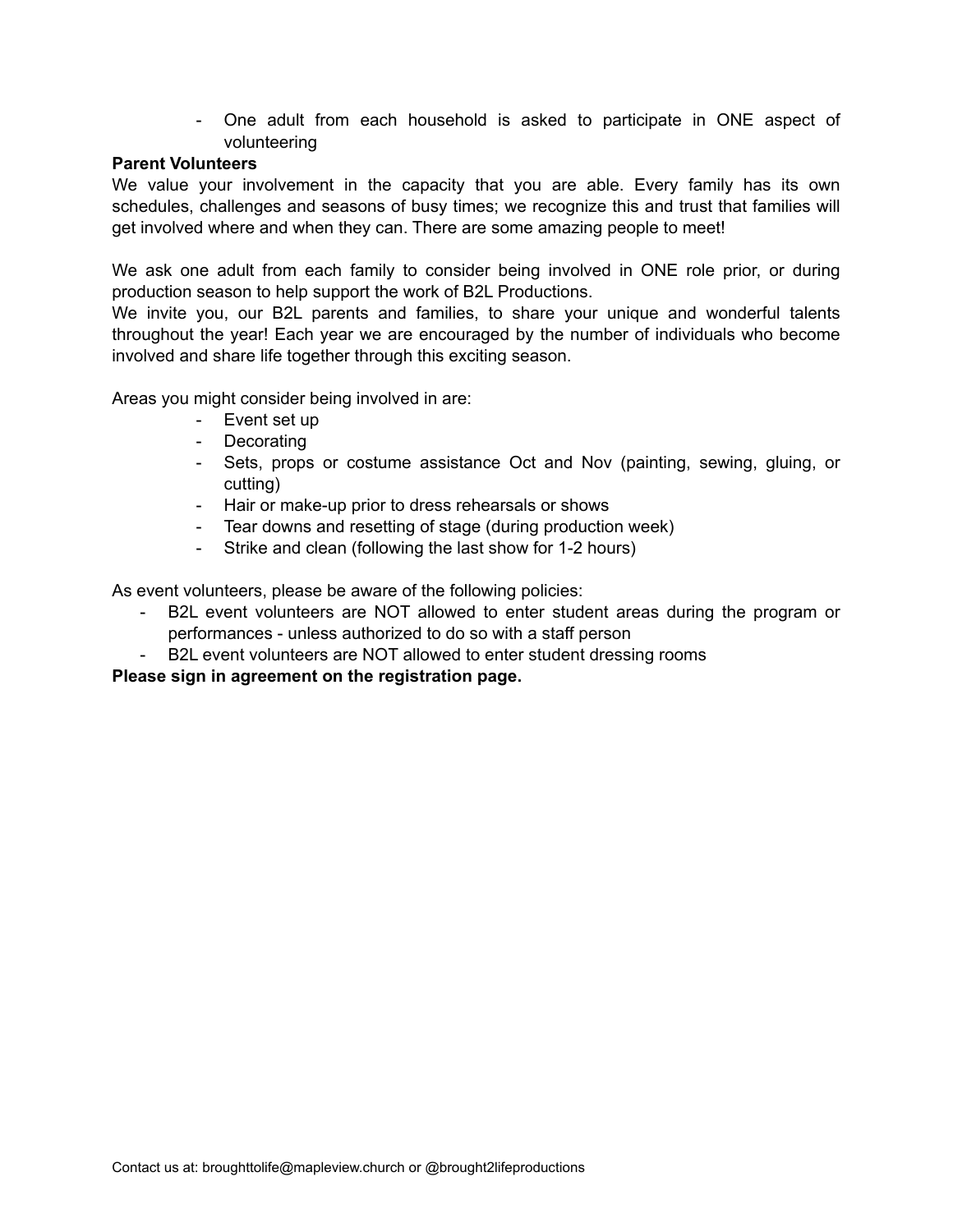# **Brought to Life Productions Registration Fall 2021**

If registering in person on Sept 5th or 12th, please fill out the following form and bring it and payment to register. If registering online, please complete form and payment online.

*\*one registration package per student (3 pages & payments required for completion)*

|                                                                    |  | Grade__________ BirthDateD/M/Y___________________School ________________________  |  |  |  |  |
|--------------------------------------------------------------------|--|-----------------------------------------------------------------------------------|--|--|--|--|
|                                                                    |  |                                                                                   |  |  |  |  |
|                                                                    |  |                                                                                   |  |  |  |  |
|                                                                    |  |                                                                                   |  |  |  |  |
|                                                                    |  |                                                                                   |  |  |  |  |
|                                                                    |  |                                                                                   |  |  |  |  |
|                                                                    |  |                                                                                   |  |  |  |  |
|                                                                    |  |                                                                                   |  |  |  |  |
|                                                                    |  | Phone#__________________________________Work # __________________________________ |  |  |  |  |
|                                                                    |  |                                                                                   |  |  |  |  |
|                                                                    |  |                                                                                   |  |  |  |  |
|                                                                    |  |                                                                                   |  |  |  |  |
|                                                                    |  |                                                                                   |  |  |  |  |
|                                                                    |  | Phone#__________________________________Work # _________________________________  |  |  |  |  |
|                                                                    |  |                                                                                   |  |  |  |  |
| <b>Emergency Contact Person (other than parents listed above):</b> |  |                                                                                   |  |  |  |  |
|                                                                    |  |                                                                                   |  |  |  |  |
|                                                                    |  |                                                                                   |  |  |  |  |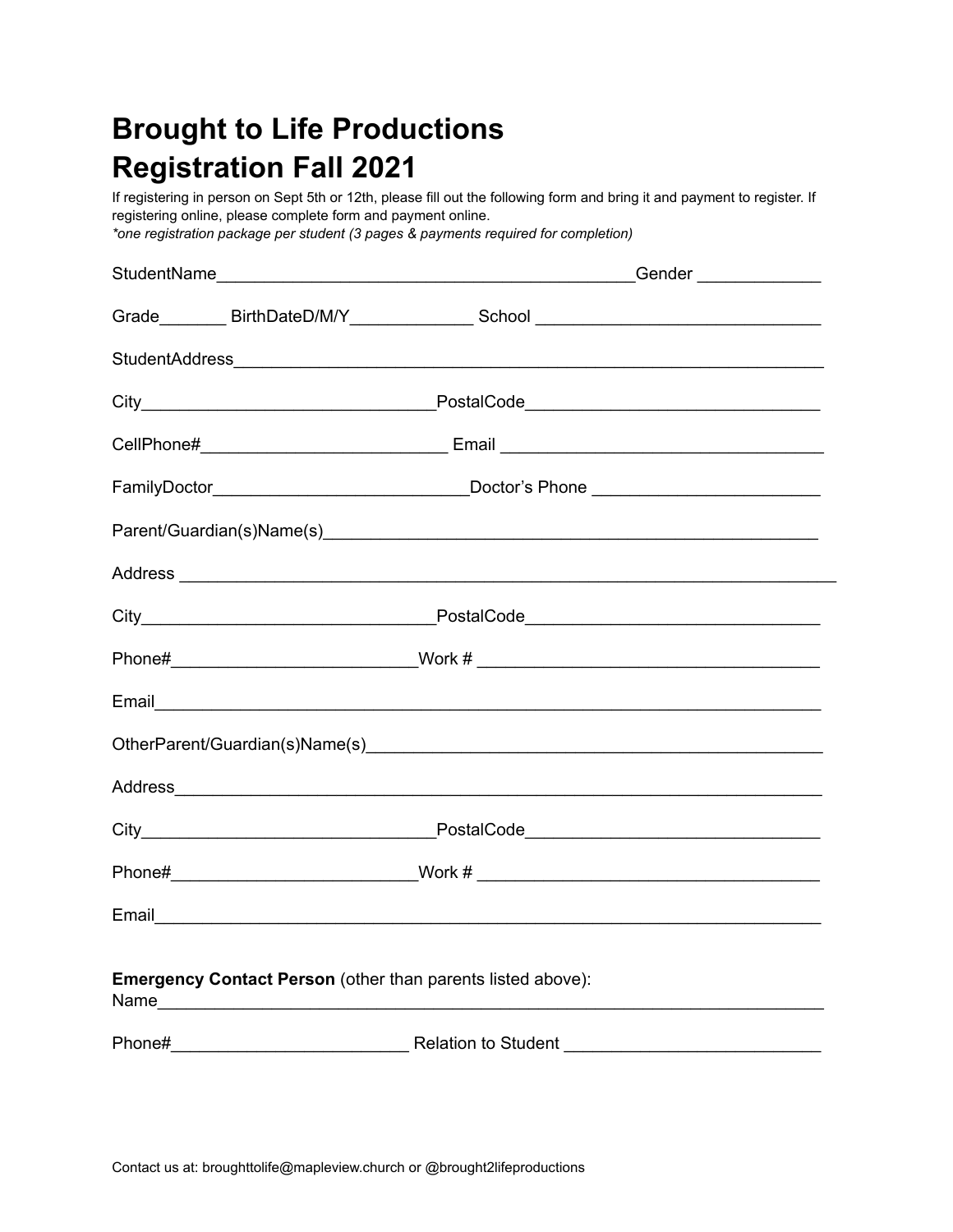**Safety Information B2L Fall 2021** 

Individuals Authorized to pick up student, grade 4-8 (besides those listed previously):

| Name                                                                                                                                                                                                                                                                                 |        |                      |
|--------------------------------------------------------------------------------------------------------------------------------------------------------------------------------------------------------------------------------------------------------------------------------------|--------|----------------------|
|                                                                                                                                                                                                                                                                                      |        |                      |
|                                                                                                                                                                                                                                                                                      |        |                      |
|                                                                                                                                                                                                                                                                                      |        |                      |
| Student's Special Interests and Hobbies:                                                                                                                                                                                                                                             |        |                      |
| Does your student have ALLERGIES? Y<br>If so, please list here:                                                                                                                                                                                                                      | N      |                      |
| Does your student have FOOD SENSITIVITIES?<br>If so, please list here:                                                                                                                                                                                                               | Y<br>N |                      |
| Does your student carry or require medication during program?<br>If so, please list here:                                                                                                                                                                                            | Y      | N                    |
| Is there anything you would like us to know about your student (learning disabilities,<br>fears, behaviours, concerns)? The more we understand about your student, the more<br>effective we can be in meeting their needs and making sure they have the best<br>experience possible. |        |                      |
| <b>Registration Agreements</b>                                                                                                                                                                                                                                                       |        | <b>B2L Fall 2021</b> |
| My student and I have read the B2L Rules of Conduct Policy as attached. We both                                                                                                                                                                                                      |        |                      |

understand and agree to abide by this policy

\_\_\_\_ I acknowledge that I have read and understand the Authorization & Release of Liability and/or Release of Material for Promotional Use (Photos)